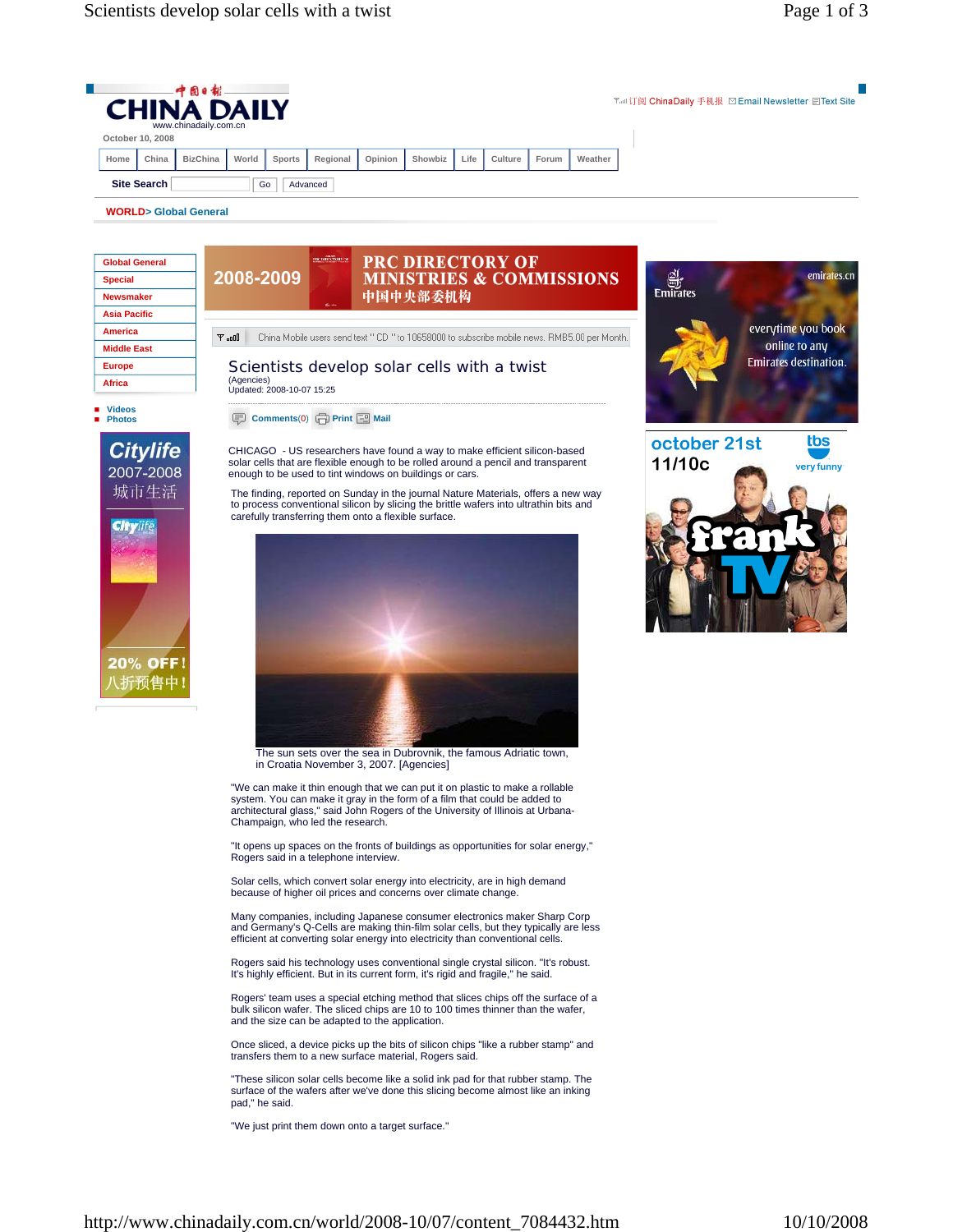## Scientists develop solar cells with a twist Page 2 of 3

# Ads by Google V V

#### **Solar Energy Investing**

The Breakout Solar Energy Stock You Must Own Now. New Free Report www.DailyReckoning.com

### **Make Solar Panel At Home?**

My Friends Laughed At Me... But I Did It & Now Save \$177/Month. www.SolarAndWind4Me.

### **Honda Solar Cell** Learn about Honda's next-

generation solar cells and see what we see. www.honda.com

#### **Make Your Own Solar Panel**

Slash your electric bill & run on solar. Top 3 guides show you how! you now.<br>HomeMade-Energy.com The final step is to electrically connect these cells to get power out of them, he said.

Adding flexibility to the material would make the cells far easier to transport. Rogers envisions the material being "rolled up like a carpet and thrown on the truck."

He said the technology has been licensed to a startup company called Semprius Inc in Durham, North Carolina, which is in talks to license the technology.

"It's just a way to use thing we already know well," Rogers said.

### **Comments**(0) **Print P** Mail

### Popular in 48 Hours

- **US** decision to sell arms hurts trust
- McCain, Obama clash over economic crisis Scientist of Chinese origin wins Nobel chemistry prize
- Thai protests escalate, deputy PM quits
- China's central bank cuts reserve requirement ratio, interest rates
- China cuts rates to ward off slowdown
- Major farmland reform mulled before CPC meeting
- **The Amazing Philippines Beauties contest** Olympic champions promote mammary cancer prevention campaign
- Village a lab for further economic change

### Popular in 1 Week

- Teen graduate student in Beijing Univ. of Technology
- Grain output to exceed 510 m tons this year
- US lawmakers pass historic bailout bill
- Chinese people enjoy week-long holiday
- Americans cut back on life after bailout
- US decision to sell arms hurts trust Travelers return en mass as holiday ends
- Beach Yoga
- **Beijing takes bold move to regulate dairies**
- Chinese Premier inspects Guangxi

**How to Build Solar Panels** Build your own solar panels. Create Solar energy. Cut electricity bills **V** V

Panel Technology: Free Report Ads by Google



### China



Bimos of China's Yi ethnic group present a send-off ceremony for the dinosaur fossil to be donated to Hong Kong SAR, in Lufeng World Dinosaur Valley, Yunnan Province, Oct. 9, 2008.



Chinese banks have good reasons to venture abroad but face a range of challenges, so they need to be selective as they pursue cross-border merger and acquisition deals.

### **Multimedia**



China finishes first spacewalk





Model Gisele Bundchen shoots "Black Cowboy" music video directed by Kevin Connelly on Melrose Ave on October 9, 2008 in Los Angeles, California.



Shane Battier of the Houston Rockets holds his four-month old son Zeke Edward as he watches a preseason game<br>between Rockets and Spurs Thursday night.



The original Chinese musical Butterflies will fly back to Beijing this weekend with four shows at the Tianqiao Theater.

## Forum



The Communist Party of China (CPC) Central Committee began a key four-day meeting in Beijing Thursday to discuss rural reforms in a bid to spur growth amid a global economic owdown

**Solar's Breakout Market** How To Profit from Next-Generation Solar